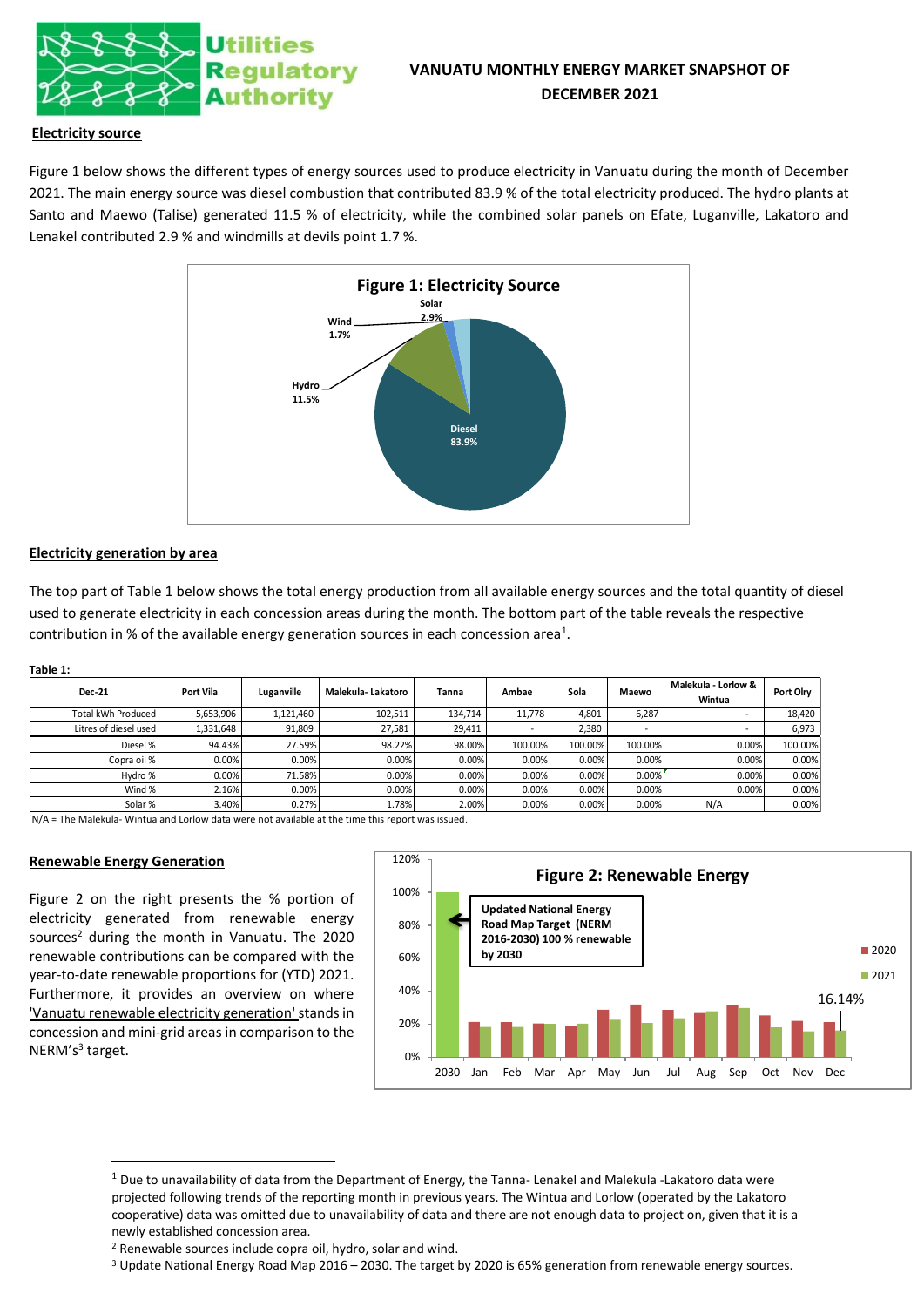# **Number of customers**

Table 2 outlines number of customers in different concession areas in Vanuatu (See notes for more information on concessionaires).

| Table 2:               |           |            |              |                    |     |                |              |    |                          |
|------------------------|-----------|------------|--------------|--------------------|-----|----------------|--------------|----|--------------------------|
|                        | Dec-21    |            |              |                    |     |                |              |    |                          |
| Customer numbers       | Port Vila | Luganville | Tanna        | Malekula Port Olrv |     | Talise (Maewo) | <b>Ambae</b> |    | Vanua Lava Wintua-Lorlow |
| Total active customers | 16,218    | 3.841      | <b>1.380</b> | 1.232              | 352 | 231            | 129          | 78 | 116                      |

# **Fuel cost index**

Figure 3, on the right discloses the fuel price index. It is not showing the price per liter of diesel but the evolution or movement of fuel price in 2021. The index point is updated to start 100 points in January 2020 to cater for electricity service areas that their operational data becomes available thereafter.

At the time this report was issued, the Department of Energy was not able to provide the necessary data to compute the fuel price index for Tanna and Malekula since August 2021 (As shown in the graph).

# **Electricity Price**

UNELCO<sup>4</sup> tariff for the month of December 2021 is 56.65 Vatu/kWh. VUI<sup>5</sup> , DoE<sup>6</sup> and the Wintua/Lorlow electrical Cooperative's<sup>7</sup> applicable tariff of the same month is 38.52, 49 and 58 Vatu/kWh respectively.

UNELCO's actual operational parameters for a reporting month are typically utilized to compute electricity tariff for the following month.

DoE's tariff is fixed at 49.00 VT/kWh after a subsidy was provided by the Vanuatu Government to assist DoE with the operational costs of Tanna and Malekula, as the tendering process of the concession areas was still ongoing.





<sup>4</sup> Union Electrique du Vanuatu Limited, <<UNELCO LIMITED>>, supply electricity in Port Vila

<sup>5</sup> Vanuatu Utilities Infrastructure supplies electricity in Luganville and Port Olry (Santo), Sola (Banks) and Talise (Maewo).

<sup>6</sup> The Department of Energy (DoE) supplies electricity in the Tanna and Malekula concessions since mid-July 2020 and has commenced charging tariff in October of 2020.

 $^7$  Lakatoro cooperative is operating the newly established Solar grid at Wintua and Lorlow in Malekula. For more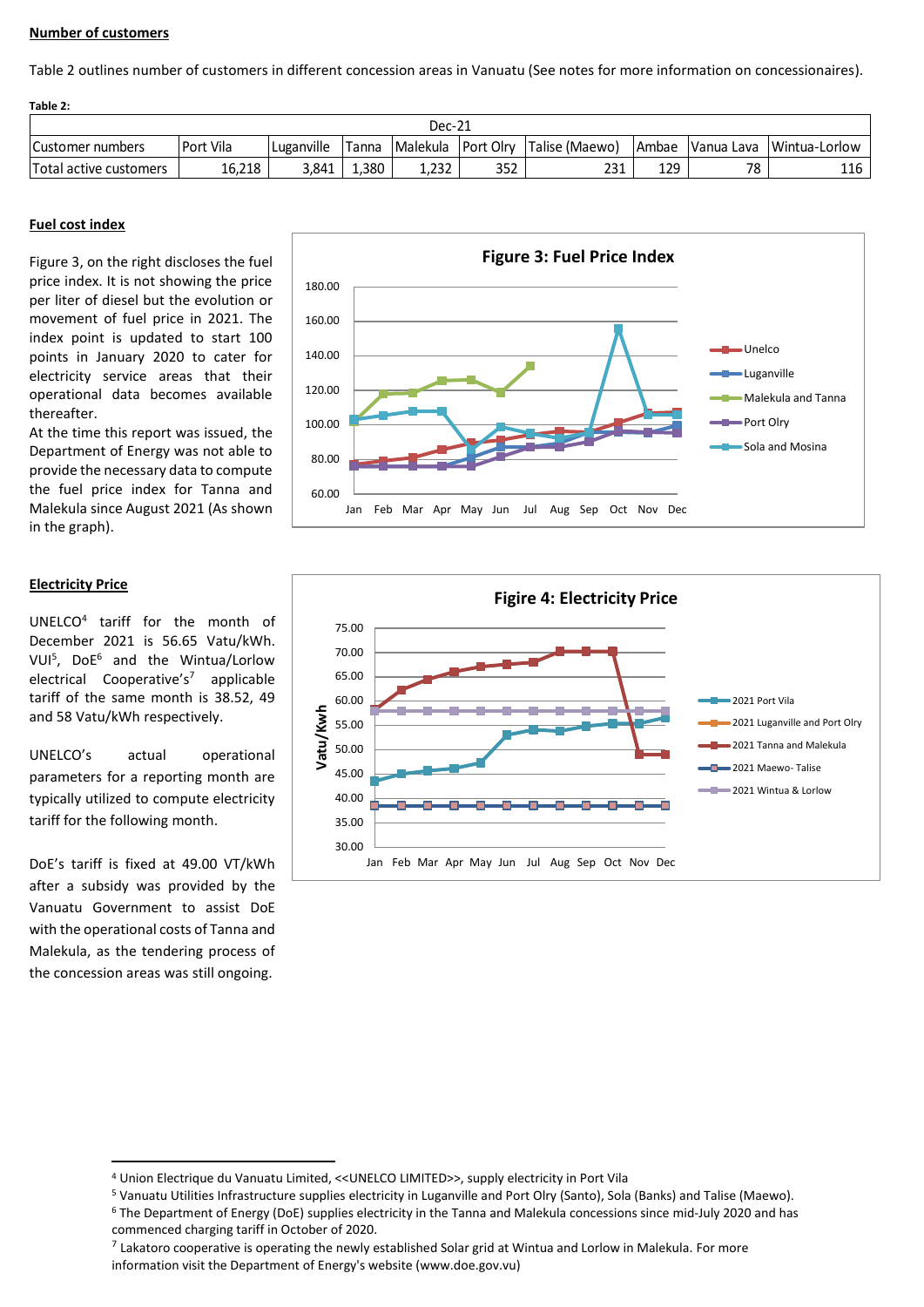# **Total Electricity Generated and Sold<sup>8</sup> within the concession areas.**

Total power prodcued increased by 9.18% from preceding month; comparing it with the equivalent month in previous calendar year, the total power generated also increased by 16.8 %.

Total power sold during the month increased by 11.7 % from previous month and also increased by 24.1 % for the corresponding month in 2020.

Changes in power produced and sold are entirley dependent on consumption within the reporting month.



*The data utilized in creating this monthly energy snapshot does not include electricity production outside of a concession agreement or MOU.*



The URA welcomes suggestions and feedbacks from readers of this monthly energy snapshot report. Any readers desiring to seek clarity of this report are encouraged to seek clarity from the URA should they do not understand any part of this report.

<sup>8</sup> Monthly energy sold in UNELCO's Concessions for the reporting month is estimated based on actual proportion of energy sold to total energy produced in comparable month for the previous calendar year.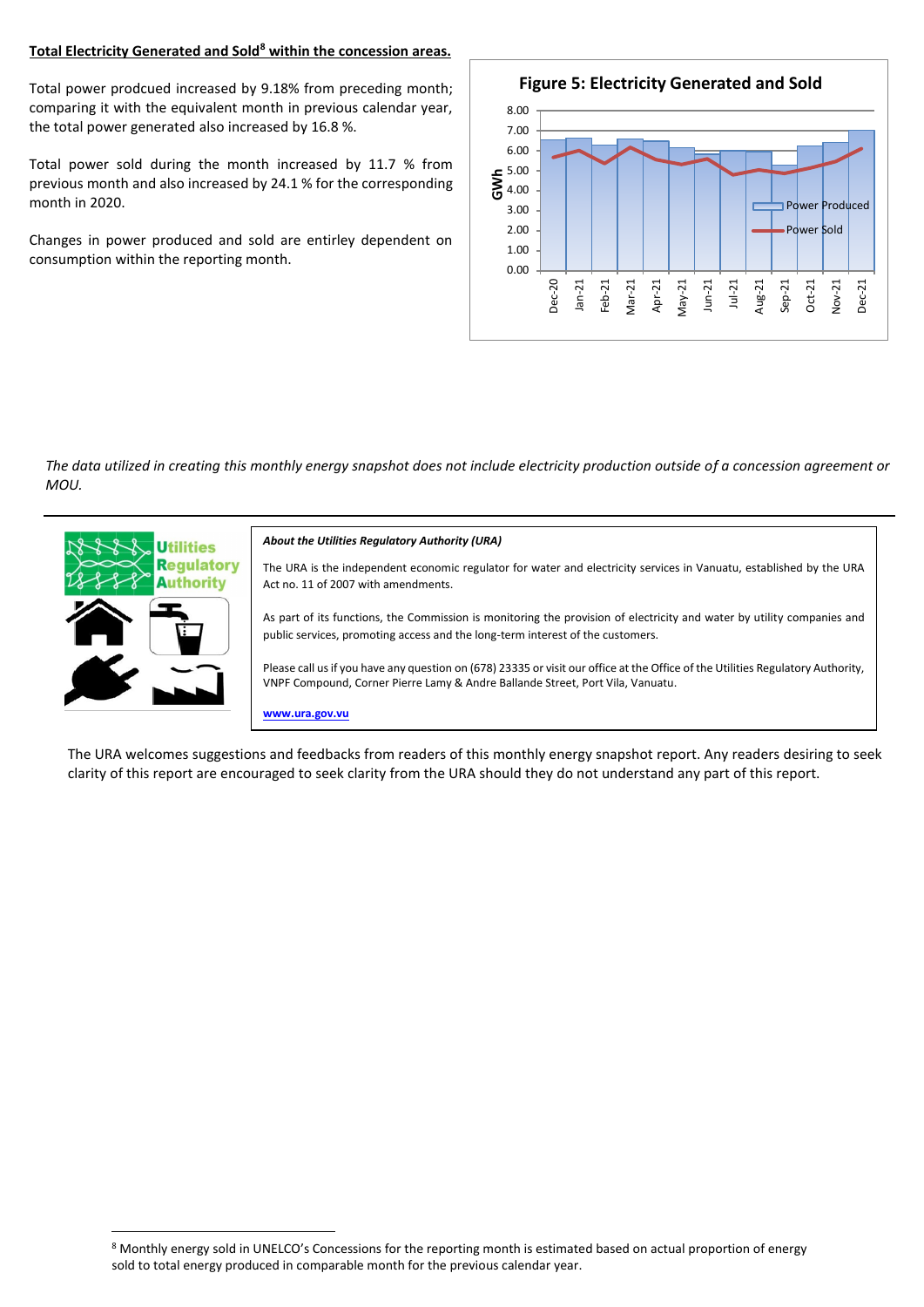

# **ENEJI MAKET SNAPSHOT BLONG EVRI MANIS BLONG VANUATU LONG MANIS DISEMBA 2021**

# **Olgeta sos blong Elektrisiti**

Graf 1 we i stap daon ia i soemaot olgeta difren kaen sos blong eneji we oli produsum elektrisiti long Vanuatu long manis Disemba 2021. Mein sos blong eneji hemi disel we i givhan long 83.9 % blong totol elektrisiti we oli mekem. Haedro long Santo mo Maewo (Talise) i jeneretem 11.5 % blong elektrisiti, ol sola panel long Efate, Luganville, tugeta wetem Lakatoro mo Lenakel oli kontribut long 2.9 % mo win mil long Devil's Point i jeneretem 1.7 %.



### **Amaon blong Elektrisiti we olgeta eria oli yusum**

Long top pat blong tebol we i stap ia i soemaot totol prodaksen blong eneji we i kam long evri sos we i stap naoia mo totol kwantiti blong disel we oli yusum blong jeneretem elektrisiti long wanwan konsesen eria long manis Disemba 2021. Pat blong tebol we i stap daon ia i soemaot olsem wanem wanwan konsesen eria oli generetem eneji mo olgeta wanwan shea blong eneji  $s$ os<sup>1</sup>.

#### **Tebol 1:**

| <b>Dec-21</b>         | Port Vila | Luganville | Malekula-Lakatoro | Tanna   | Ambae   | Sola    | Maewo   | Malekula - Lorlow &<br>Wintua | Port Olry |
|-----------------------|-----------|------------|-------------------|---------|---------|---------|---------|-------------------------------|-----------|
| Total kWh Produced    | 5,653,906 | 1,121,460  | 102,511           | 134,714 | 11.778  | 4,801   | 6,287   |                               | 18,420    |
| Litres of diesel used | 1,331,648 | 91,809     | 27,581            | 29,411  |         | 2,380   |         | ۰                             | 6,973     |
| Diesel %              | 94.43%    | 27.59%     | 98.22%            | 98.00%  | 100.00% | 100.00% | 100.00% | 0.00%                         | 100.00%   |
| Copra oil %           | 0.00%     | 0.00%      | 0.00%             | 0.00%   | 0.00%   | 0.00%   | 0.00%   | 0.00%                         | 0.00%     |
| Hydro %               | 0.00%     | 71.58%     | 0.00%             | 0.00%   | 0.00%   | 0.00%   | 0.00%   | 0.00%                         | 0.00%     |
| Wind %                | 2.16%     | 0.00%      | 0.00%             | 0.00%   | 0.00%   | 0.00%   | 0.00%   | 0.00%                         | 0.00%     |
| Solar %               | 3.40%     | 0.27%      | 1.78%             | 2.00%   | 0.00%   | 0.00%   | 0.00%   | N/A                           | 0.00%     |

N/A = The Malekula- Wintua and Lorlow data were not available at the time this report was issued.

#### **Riniuebol Eneji Jeneresen**

Graf 2 long raet ia hemi ripresentem shea blong elektrisiti we hemi kamaot long olgeta riniuwebol eneji sos<sup>2</sup> long wan manis. Olgeta riniuwebol kontribusen blong 2020 oli save komperem wetem year-to date (YTD) blong 2021. Mo hemia I givim wan lukluk long wea nao riniuwebol elektrisiti blong Vanuatu hemi stap long hem tede, hemia kopea wetem taket blong NERM<sup>3</sup>.



<sup>&</sup>lt;sup>1</sup> From we Dipatmen blong Eneji i no save givim data, data blong Tanna-Lenakel mo Malekula-Lakatoro oli projektem folem ol trend blong semak manis long ol yia we i pas. Data blong Wintua mo Lorlow (we Lakatoro Koperetiv i ranem) oli ekskludim from we i nogat data we i aveilebol mo i nogat enaf data blong projektem. Hemia from we hemi wan konsesen eria we oli jes setemap. <sup>2</sup> Riniuwebol sos hemi inkludim oel blong kopra, haedo, sola mo win.

<sup>3</sup> Apdeit Nasonal Eneji Rodmap 2016-2030. Taget bifo long 2020 hemi 65% blong jeneresen long riniuebol eneji sos.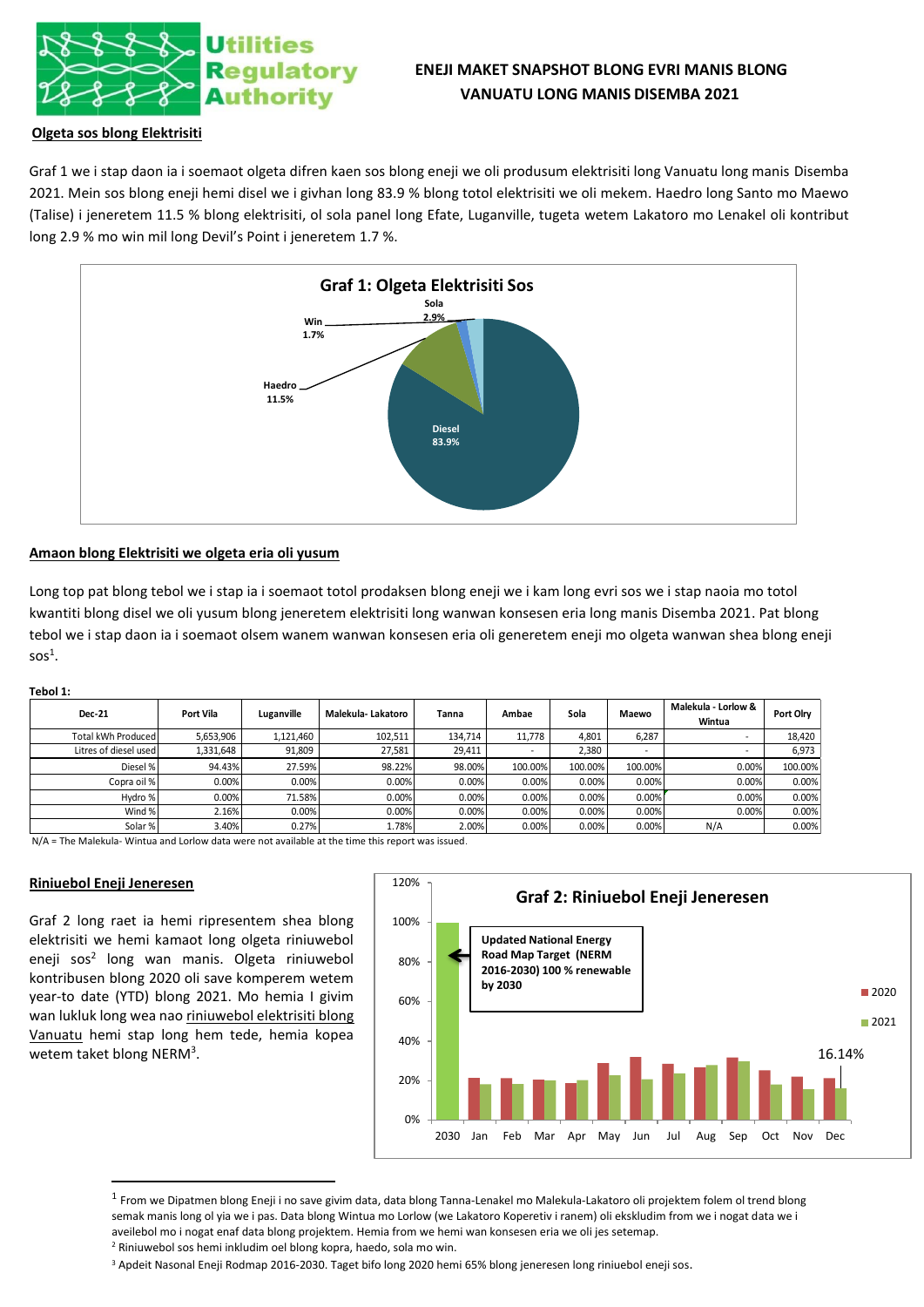## **Namba blong olgeta kastoma**

Tebol ia i givim namba blong olgeta kastoma long ol difren konsesen eria long Vanuatu (luk ol not blong moa infomesen long olgeta we oli holem konsesen).

| Tebol 2:               |                  |            |       |        |     |                                       |     |    |                                |
|------------------------|------------------|------------|-------|--------|-----|---------------------------------------|-----|----|--------------------------------|
|                        |                  |            |       | Dec-21 |     |                                       |     |    |                                |
| Customer numbers       | <b>Port Vila</b> | Luganville | Tanna |        |     | Malekula   Port Olry   Talise (Maewo) |     |    | Ambae Vanua Lava Wintua-Lorlow |
| Total active customers | 16,218           | 3.841      | 1.380 | 1.232  | 352 | 231                                   | 129 | 78 | 116                            |

### **Fuel praes indeks**

Graf 3 long raet i soemaot praes fuel indeks. Hemi no soemaot praes blong wan lita blong diesel, be hemi soemaot evolusen mo muvmen blong praes blong fuel long 2021.

Oli apdeitem indeks poen blong stat long 100 poen long Januari 2020 blong provaedem ol elektrisiti sevis eria we ol operesonal data blong olgeta i kam aveilebol afta. Long taem we oli givimaot ripot ia, Dipatmen blong Eneji i no save givim data we oli nidim blong kalkuletem fuel praes indeks blong Tanna mo Malekula sins Okis 2021 (olsem we oli soem long graf ia).

#### **Praes blong elektrisiti**

Tarif blong UNELCO<sup>4</sup> blong manis Disemba 2021 hemi 56.65 Vatu/kWh. Tarif blong VUI<sup>5</sup> hemi 38.52 Vatu/kWh, blong DoE<sup>6</sup> hemi 49 Vatu/kWh mo tarif blong Wintua/Lorlow elektrikol Koperetiv<sup>7</sup> 58 Vatu/kWh.

UNELCO i stap yusum opereisonal paramita blong wan manis blong wokemaot elektrisiti tarif blong nekis manis.

Tarif blong DoE oli fiksim long 49.00 VT/kWh afta we Vanuatu Gavman I givim wan sabsidi blong givhan long DoE wetem ol opereisonal kost blong Tanna mo Malekula, from we proces blong tenda blong ol konsesen eria i bin stap gohed yet.





<sup>4</sup> Union Electique du Vanuatu Limited <<UNELCO LIMITED>>, saplae blong elektrisiti long Port Vila

<sup>7</sup> Lakatoro koperetiv i putum niufala Sola grid we oli setemap long Wintua mo Lorlow long operesen, hemia long Malekula.

<sup>5</sup> Vanuatu Yutiliti Infrastrakja, i saplae blong elektrisiti long Luganville mo Port Olry (Santo), Sola (Bankis) mo Talise (Maewo).

<sup>6</sup> Dipatmen blong Eneji (DoE) i saplae elektrisiti long Tanna mo Malekula konsesen stat long Julae 2020 mo hemi stat blong jajem tarif long Oktoba blong 2020.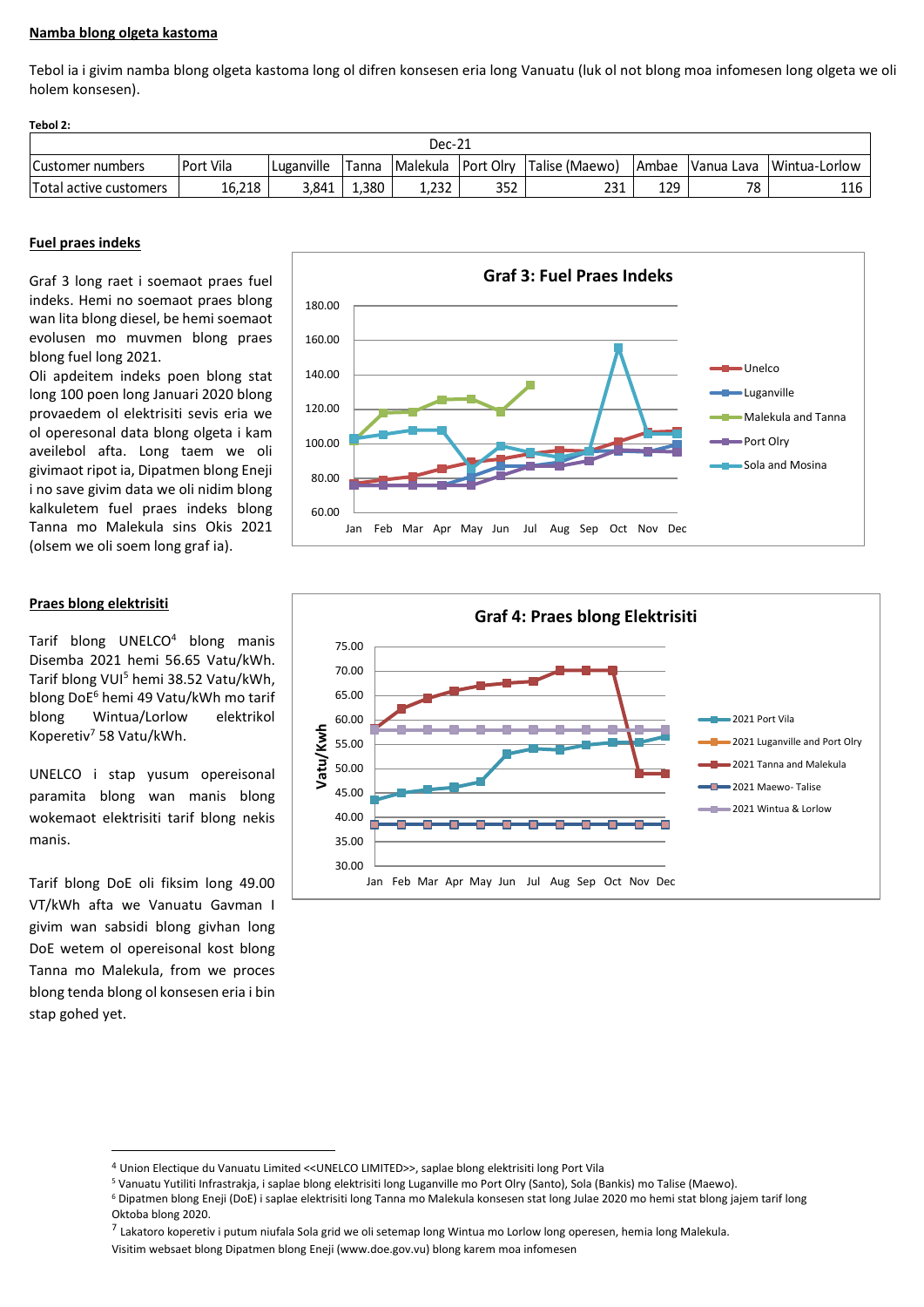# **Totol blong elektrisiti we oli jeneretem mo salem <sup>8</sup> insaed long olgeta konsesen eria.**

Totol blong paoa we oli produsum hemi go antap long 9.18% bitim las manis mo hemi go antap long 16.8 % long semak manis blong las yia.

Totol paoa we oli salem hemi go antap long 11.7 % bitim hemia long las manis mo hemi go antap long 24.1 % long semak manis long 2020.

Olgeta jenis long paoa we oli prodiusum mo salem i dipen fulwan long konsamsen blong elektrisiti insaed long manis.



*Data we oli yusum blong mekem snapshot blong eneji blong evri manis ia hemi no inkludum prodaksen blong elekrisiti aotsaed long wan agrimen o MOU.*



#### *Infomeisen long wok blong Utilities Regulatory Authority (URA)*

URA hemi indipenden ekonomik reguleta blong wota mo elektrisiti sevis long Vanuatu, we i stap insaed long URA Akt namba 11 blong 2007 wetem olgeta amenmen.

Olsem pat blong wok blong hem, Komisen i stap monitarem delivari blong elektrisiti mo wota we olgeta yutiliti kampani oli stap mekem mo pablik sevis, promotem akses mo long tem intres blong olgeta kastoma.

Plis kolem mifala sipos yu gat eni kwesten long (678) 23335 o kam luk mifala long Ofis blong Utilities Regulatory Authority, insaed long eria blong VNPF, Corner Pierre Lamy & Andre Ballande Street, Port Vila, Vanuatu.

**www.ura.gov.vu**

URA hemi glad blong risivim eni tingting o fidbak long olgeta we oli ridim ripot ia. Eni man we hemi ridim ripot ia mo hemi no andastanem gud ripot ia hemi save go long URA blong kasem mo infomesen.

<sup>8</sup> Eneji blong evri manis we oli salem long konsesen blong UNELCO blong mekem ripot blong manis oli estimetem bes long stret pat blong eneji we oli salem kasem totol eneji we oli produsum long semak manis olsem long las yia.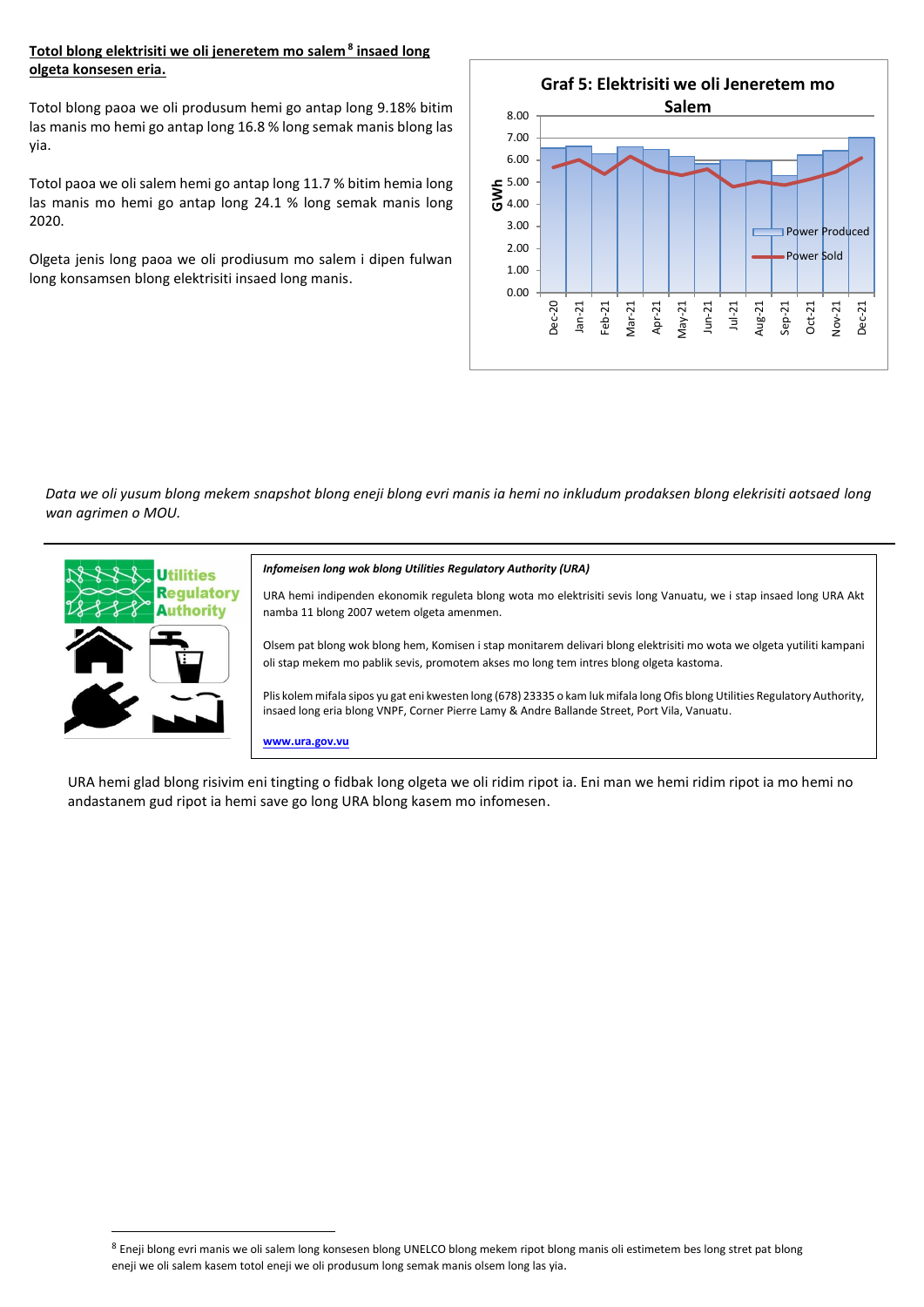

# **APPERÇU MENSUEL DU MARCHÉ DE L'ENERGIE AU VANUATU EN DECEMBRE 2021**

### **Source d'électricité**

La figure 1 ci-dessous montre les différents types de sources d'énergie utilisées pour produire de l'électricité au Vanuatu au cours du mois de décembre 2021. La principale source d'énergie était la combustion du diesel, qui représentait 83,9 % de l'électricité totale produite. Les centrales hydroélectriques de Santo et Maewo (Talise) ont généré 11,5 % de l'électricité, tandis que les panneaux solaires combinés d'Efaté, Luganville, Lakatoro et Lenakel ont contribué de 2,9 % et les éoliennes de Devils de 1,7 %.



#### **Production d'électricité par zone**

La partie supérieure du tableau 1 ci-dessous montre la production totale d'énergie à partir de toutes les sources d'énergie disponibles et la quantité totale de diesel utilisée pour produire de l'électricité dans chaque zone de concession au cours du mois. La partie inférieure du tableau révèle la contribution respective en % des sources de production d'énergie disponibles dans chaque zone $<sup>1</sup>$  de concession.</sup>

#### **Tableau 1:**

| <b>Dec-21</b>         | Port Vila | Luganville | Malekula-Lakatoro | Tanna   | Ambae   | Sola    | Maewo   | Malekula - Lorlow &<br>Wintua | Port Olry |
|-----------------------|-----------|------------|-------------------|---------|---------|---------|---------|-------------------------------|-----------|
| Total kWh Produced    | 5,653,906 | 1,121,460  | 102,511           | 134,714 | 11.778  | 4,801   | 6.287   |                               | 18,420    |
| Litres of diesel used | 1,331,648 | 91.809     | 27.581            | 29.411  |         | 2.380   |         |                               | 6,973     |
| Diesel %              | 94.43%    | 27.59%     | 98.22%            | 98.00%  | 100.00% | 100.00% | 100.00% | 0.00%                         | 100.00%   |
| Copra oil %           | 0.00%     | 0.00%      | 0.00%             | 0.00%   | 0.00%   | 0.00%   | 0.00%   | 0.00%                         | 0.00%     |
| Hydro %               | 0.00%     | 71.58%     | 0.00%             | 0.00%   | 0.00%   | 0.00%   | 0.00%   | 0.00%                         | 0.00%     |
| Wind %                | 2.16%     | 0.00%      | 0.00%             | 0.00%   | 0.00%   | 0.00%   | 0.00%   | 0.00%                         | 0.00%     |
| Solar %               | 3.40%     | 0.27%      | 1.78%             | 2.00%   | 0.00%   | 0.00%   | 0.00%   | N/A                           | 0.00%     |

N/A = N/A = Les données de Mallicolo - Wintua et Lorlow n'étaient pas disponibles au moment de la publication de ce rapport.

### **Production d'énergie renouvelable**

La figure 2, à droite représente la part en % de l'électricité produite à partir de sources d'énergie renouvelables au cours du mois au Vanuatu. Les contributions renouvelables de 2020 peuvent être comparées aux proportions renouvelables depuis le début de l'année 2021. En outre, il donne un aperçu de la situation de la "production<sup>2</sup> d'électricité renouvelable de Vanuatu" par rapport à l'objectif du de la FRNE<sup>3</sup> .



 $^{\rm 1}$  En raison de l'indisponibilité des données du ministère de l'Énergie, les données de Tanna-Lenakel et Malekula-Lakatoro ont été projetées en suivant les tendances du mois de déclaration des années précédentes. Les données de Wintua et Lorlow (exploitées par la coopérative Lakatoro) ont été omises en raison de l'indisponibilité des données et il n'y a pas suffisamment de données sur lesquelles projeter, étant donné qu'il s'agit d'une zone de concession nouvellement établie.

<sup>&</sup>lt;sup>2</sup> Sources d'énergies renouvelables telles que l'huile du coprah, l'énergie hydraulique, solaire et éoliennes.

<sup>3</sup>Feuilles de route nationale pour l'énergie mise à jour 2016-2030. L'objectif d'ici 2020 est de produire 65 % de l'électricité à partir de sources d'énergie renouvelables.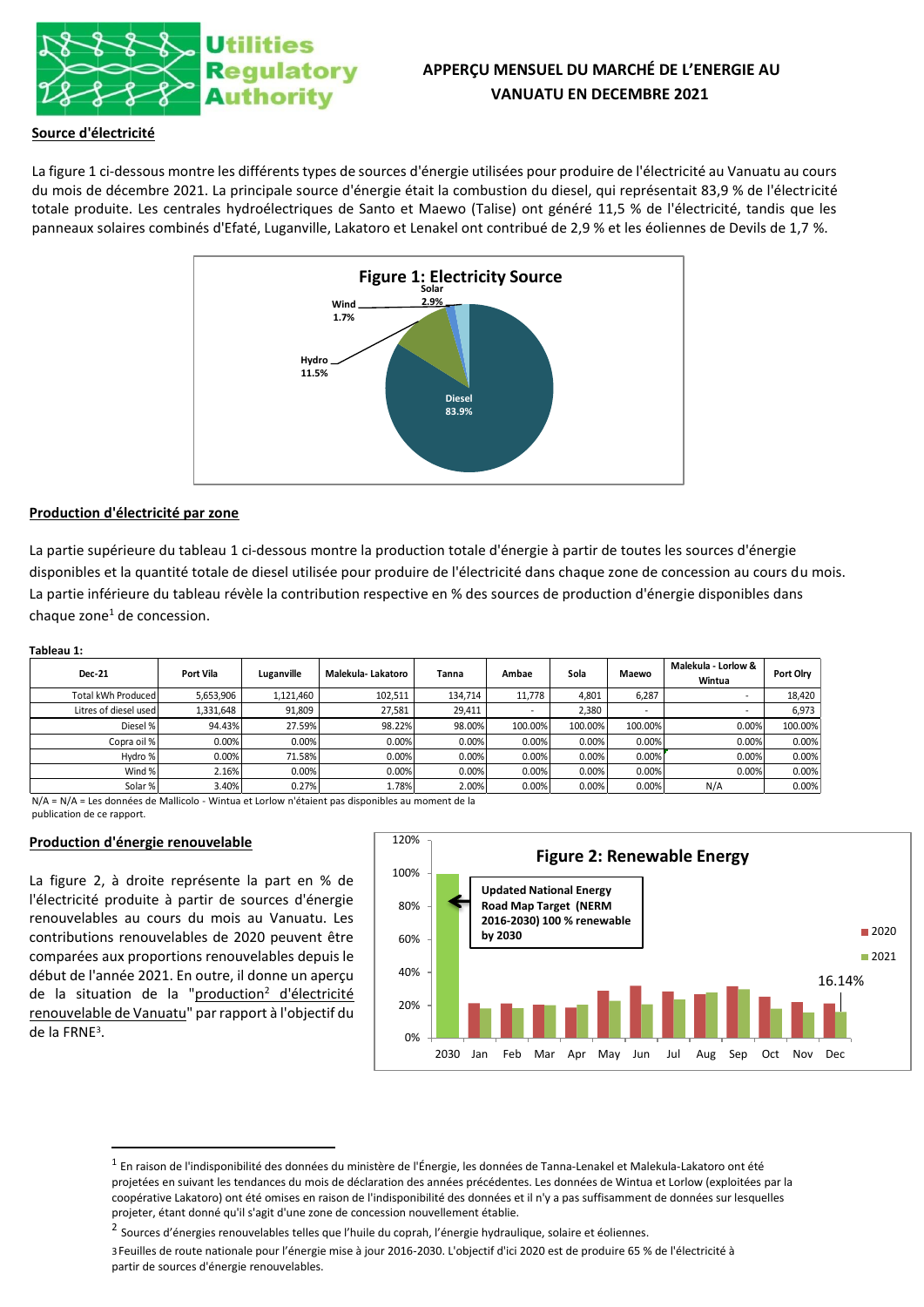# **Nombre de clients**

Le tableau ci-dessous indique le nombre de clients dans les différentes zones de concession au Vanuatu (Voir les notes pour plus d'information concessionnaires).

| Tableau 2: |
|------------|
|------------|

| Dec-21                 |           |            |       |                 |                  |                |              |            |               |
|------------------------|-----------|------------|-------|-----------------|------------------|----------------|--------------|------------|---------------|
| Customer numbers       | Port Vila | Luganville | Tanna | <b>Malekula</b> | <b>Port Olrv</b> | Talise (Maewo) | <b>Ambae</b> | Vanua Lava | Wintua-Lorlow |
| Total active customers | 16.218    | 3.841      | 1.380 | 1.232           | 352              | 231            | 129          | 78         | 116           |

#### **Indice du coût du carburant**

La figure 3, à droite, indique l'indice du prix du carburant. Il n'indique pas le prix par litre du diesel mais l'évolution ou le mouvement du prix du carburant en 2021. Le point d'indice est calibré pour commencer de 100pt en janvier 2020 afin de tenir compte des zones de service d'électricité dont les données opérationnelles deviennent disponibles par la suite.

Au moment où ce rapport a été publié, le service de l'Énergie n'a pas été en mesure de fournir les données nécessaires pour calculer l'indice du prix du carburant pour Tanna et Mallicolo depuis août 2021 (comme indiqué dans le graphique).



# **Prix de l'électricité**

Le tarif d'UNELCO<sup>4</sup> pour le mois de Decembre 2021 est de 56,65 Vatu/kWh. Le prix applicable à VUI<sup>5</sup>, du SdE<sup>6</sup> et de la coopérative électrique<sup>7</sup> Wintua/Lorlow pour le même mois sont respectivement de 38,52, 49 et 58 Vatu/kWh.

Les paramètres réels d'exploitation d'UNELCO pour le mois du compte rendu sont généralement utilisés pour calculer le prix de l'électricité pour le mois suivant.

Le prix fixé par le SdE est de 49,00 VT/kWh après qu'une subvention ait été fournie par le gouvernement de Vanuatu pour aider le SdE à couvrir les coûts opérationnels de Tanna et Mallicolo, étant donné que le processus d'appel d'offres pour les zones de concession était toujours en cours.



<sup>4</sup> La Société Union électrique du Vanuatu (UNELCO LIMITED) offre des services d'électricité à Port-Vila, Mallicolo et Tanna.

<sup>&</sup>lt;sup>5</sup> Vanuatu Utilities Infrastructure supplies electricity in Luganville and Port Olry (Santo), Sola (Banks) and Talise (Maewo).

<sup>&</sup>lt;sup>6</sup> Secteur de lÉnergie fournit de lélectricite dans les concessions de Tanna et Malicolo depuis Juillet 2020 et a commencé a facturer des tariffs en Octobre 2020.

<sup>&</sup>lt;sup>7</sup> Lakatoro cooperative is operating the newly established Solar grid at Wintua and Lorlow in Malekula. For more information visit the Department of Energy's website (www.doe.gov.vu)